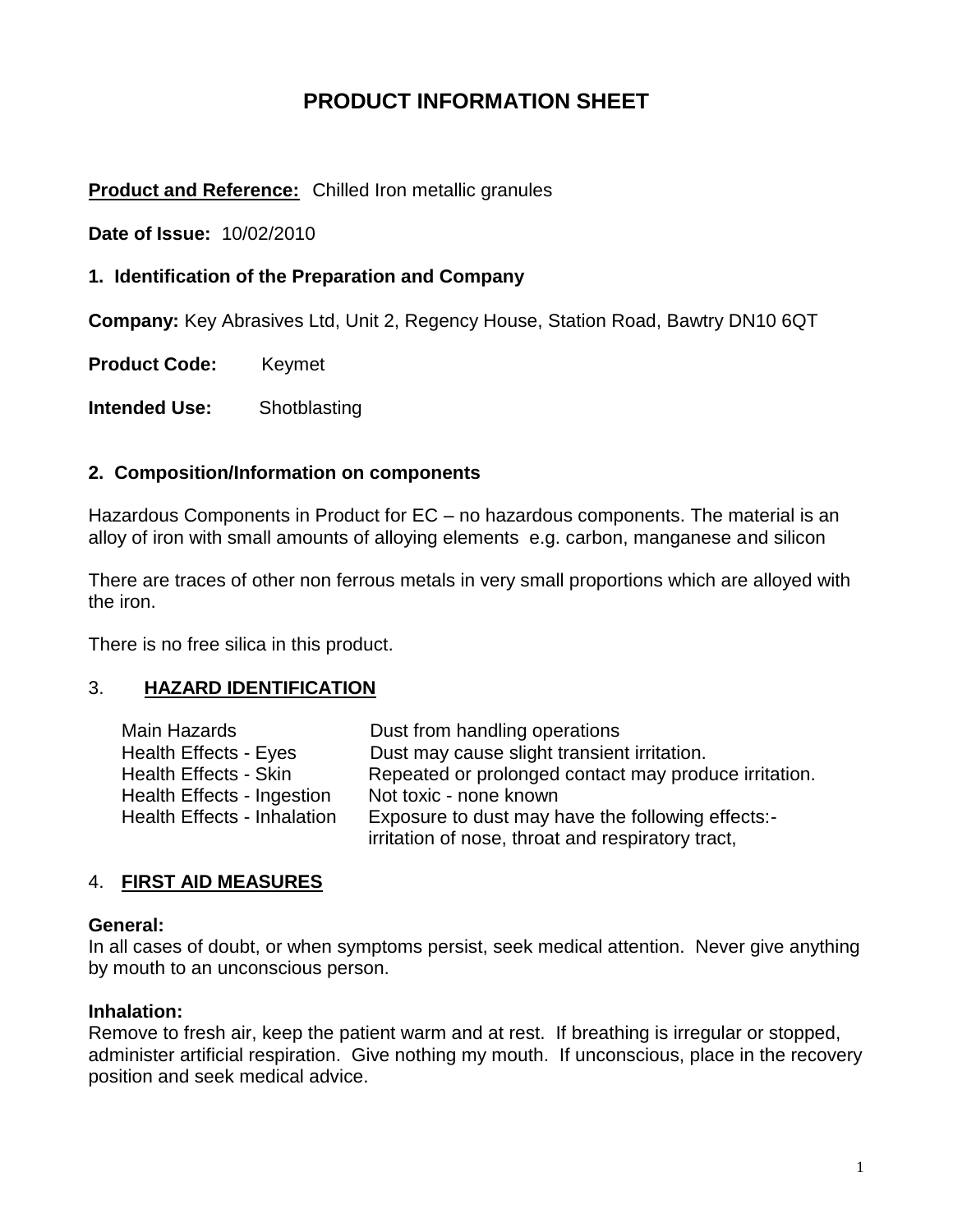# **Skin Contact:**

Remove contaminated clothing. Wash skin thoroughly with soap and water or use a proprietary skin cleaner.

# **Ingestion**:

Mouth rinse and give water to drink.

# **Eye:**

Eye wash with plenty of water.

# 5. **FIRE FIGHTING MEASURES**

### **Extinguishing media:**

Water. The fine metallic dust produced as a result of their breakdown or removed from metallic components during cleaning or surface treatment can present both fire and explosion hazards

# 6. **ACCIDENTAL RELEASE MEASURES**

### **Recovery measures:**

Clean up spillage by sweeping or vacuuming, taking care not to generate dust but wearing suitable dust nuisance respiratory protection. Place in labelled closed containers for re-use or disposal through an authorised route.

# 7. **HANDLING AND STORAGE**

# **Handling:**

Avoid breathing dust and spillage whilst handling.

The Manual Handling Operations Regulations will apply to the handling of bags when carrying out assessments.

# **Storage:**

The storage and use of this product is not subject to any requirements but it should be kept dry.

# 8. **EXPOSURE CONTROLS/PERSONAL PROTECTION**

# **General:**

a) Persons with a history of asthma, allergies or chronic or recurrent respiratory disease should only be employed in processes in which this product is used under supervision.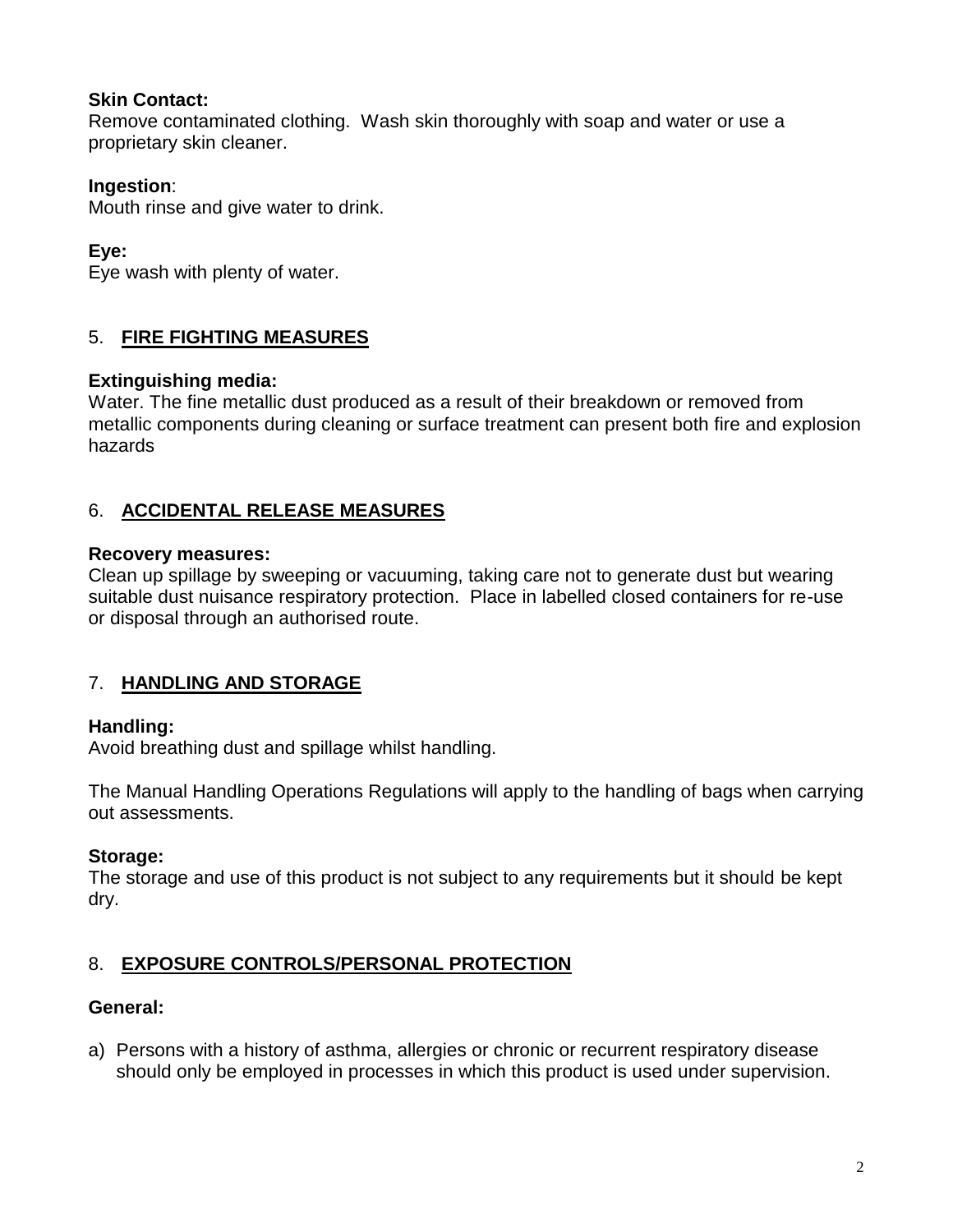b) Persons with a history of skin sensitisation problems should only be employed in processes in which this product is used under appropriate medical supervision.

### **Engineering Measures:**

Provide adequate ventilation. Where reasonably practicable this should be achieved by the use of local exhaust ventilation and good general extraction during process use.

| Occupational Exposure Standards: |                                        |  |
|----------------------------------|----------------------------------------|--|
| 1. Total dust                    | Less than 10 mg per cubic metre 8h TWA |  |
| 2. Respirable dust               | Less than 4 mg per cubic metre 8h TWA  |  |

### **Personal Protection:**

All Personal Protective Equipment, include Respiratory Protective Equipment, used to control exposure to hazardous substances must be selected to meet the requirements of the COSHH Regulations.

### **Respiratory Protection:**

Air-fed respiratory protective equipment should be worn when this product is used for shot blasting. This should be in addition to the other measures taken to reduce exposure (eg, in booth design and operation and process modifications). Non-essential and unprotected people should be excluded from the area if exposure is possible.

# **Hand Protection:**

When skin exposure may occur, advice should be sought from glove suppliers on appropriate types. Barrier creams may help to protect exposed areas of the skin but are not substitutes for full physical protection.

# **Eye Protection:**

Eye protection designed to protect against exposure which should be an EC approved helmet in blasting operations.

#### **Skin Protection:**

Cotton or cotton/synthetic overalls or coveralls are normally suitable. Grossly contaminated clothing should be removed and the skin washed with soap and water or a proprietary skin cleaner.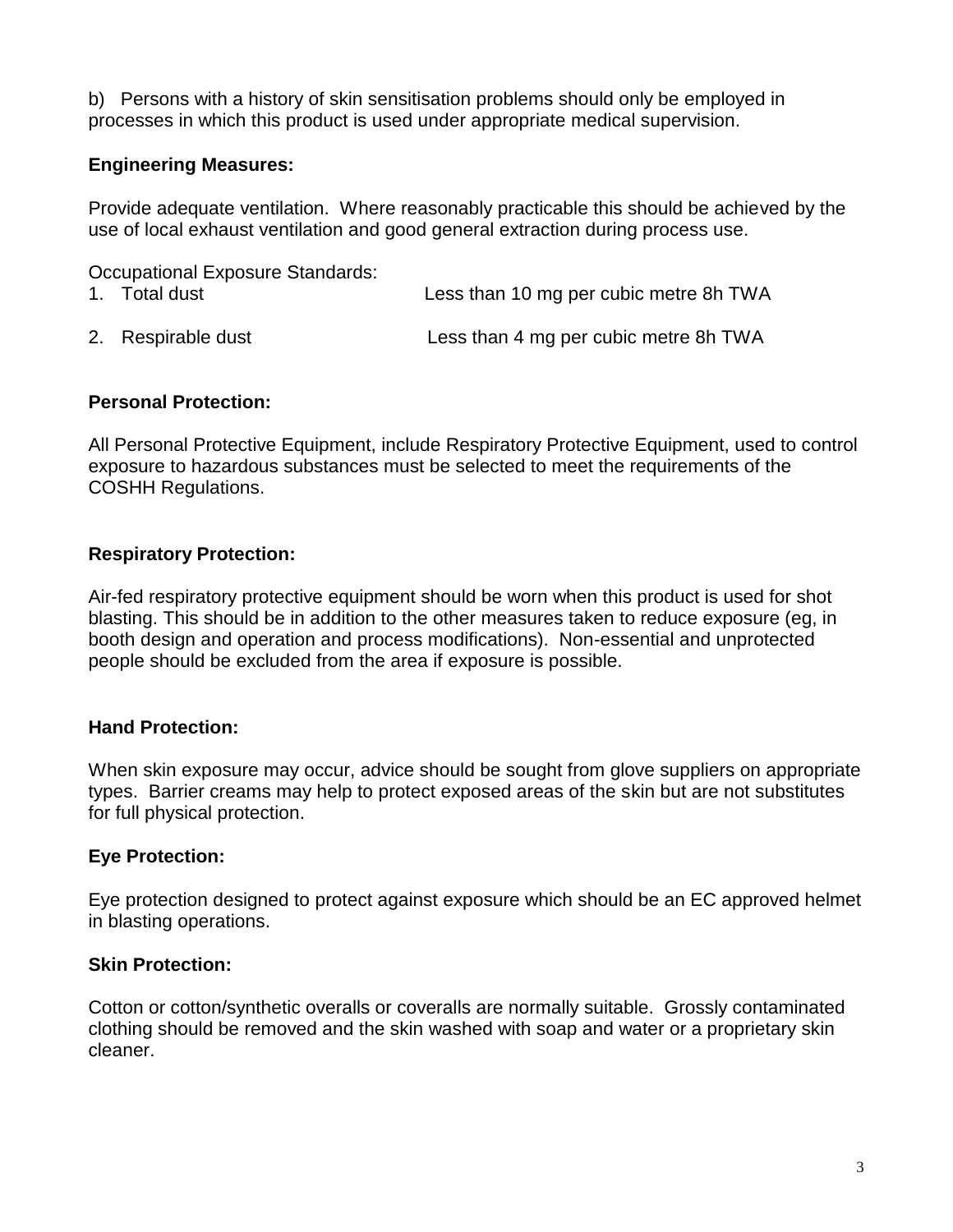# 9. **PHYSICAL AND CHEMICAL PROPERTIES**

| <b>Physical state</b>                                  | Grey, metallic. particulate, free flowing.                        |
|--------------------------------------------------------|-------------------------------------------------------------------|
| Odour                                                  | <b>None</b>                                                       |
| Explosion Limits (%)                                   | Particles of less than 0.5 mm can engage in exothermic oxidation. |
| Flash point:                                           | None flammable                                                    |
| Solubility in water (kg/m3) Insoluble but will corrode |                                                                   |
| Density (kg/m3)                                        | 4500 kg                                                           |
| <b>Melting Point</b>                                   | $1,300 - 1,500$ degrees C                                         |
| Specific gravity                                       | $4.0 - 4.1$ kg/dm                                                 |

#### 10. **STABILITY AND REACTIVITY**

Stability Stable under normal conditions, dusts should not be mixed with other materials.

### 11. **TOXICOLOGICAL INFORMATION**

| <b>Acute Toxicity</b>                   | No relevant studies identified                                                                                               |
|-----------------------------------------|------------------------------------------------------------------------------------------------------------------------------|
| <b>Irritancy - Eyes</b>                 | Splashes in the eye may cause irritation and<br>irreversible local damage                                                    |
| Irritancy - Skin                        | Repeated or prolonged contact with the product may<br>lead to skin irritation                                                |
| Sub-acute/Subchronic Toxicity           | No relevant studies identified.                                                                                              |
| <b>Chronic Toxicity/Carcinogenicity</b> | Appropriate protective measures and good hygiene<br>practices should be followed in order to minimise<br>potential exposure. |
| Genotoxicity                            | No relevant studies identified.                                                                                              |
| Reproductive/Developmental              | No relevant studies identified                                                                                               |
| <b>Toxicity</b>                         | No relevant studies identified                                                                                               |
| Human Data                              | Inhalation over long periods of time may constitute a<br>health hazard                                                       |
| <b>Additional Data</b>                  | <b>None</b>                                                                                                                  |

#### 12. **ECOLOGICAL INFORMATION**

There is no data available on the product itself, however in large concentrations it may have an effect of ecotoxicity in aquatic organisms, plants and terrestrial animals. The Air Pollution Control requirements of regulations made under the Environmental Protection Act may apply to the use of this product.

#### 13. **DISPOSAL CONSIDERATIONS**

The material in its supplied form is non hazardous inert solid waste and is classified as such under Appendix A section of the Consolidated European Waste Catalogue EC Landfill Directive (16 th July 2004),